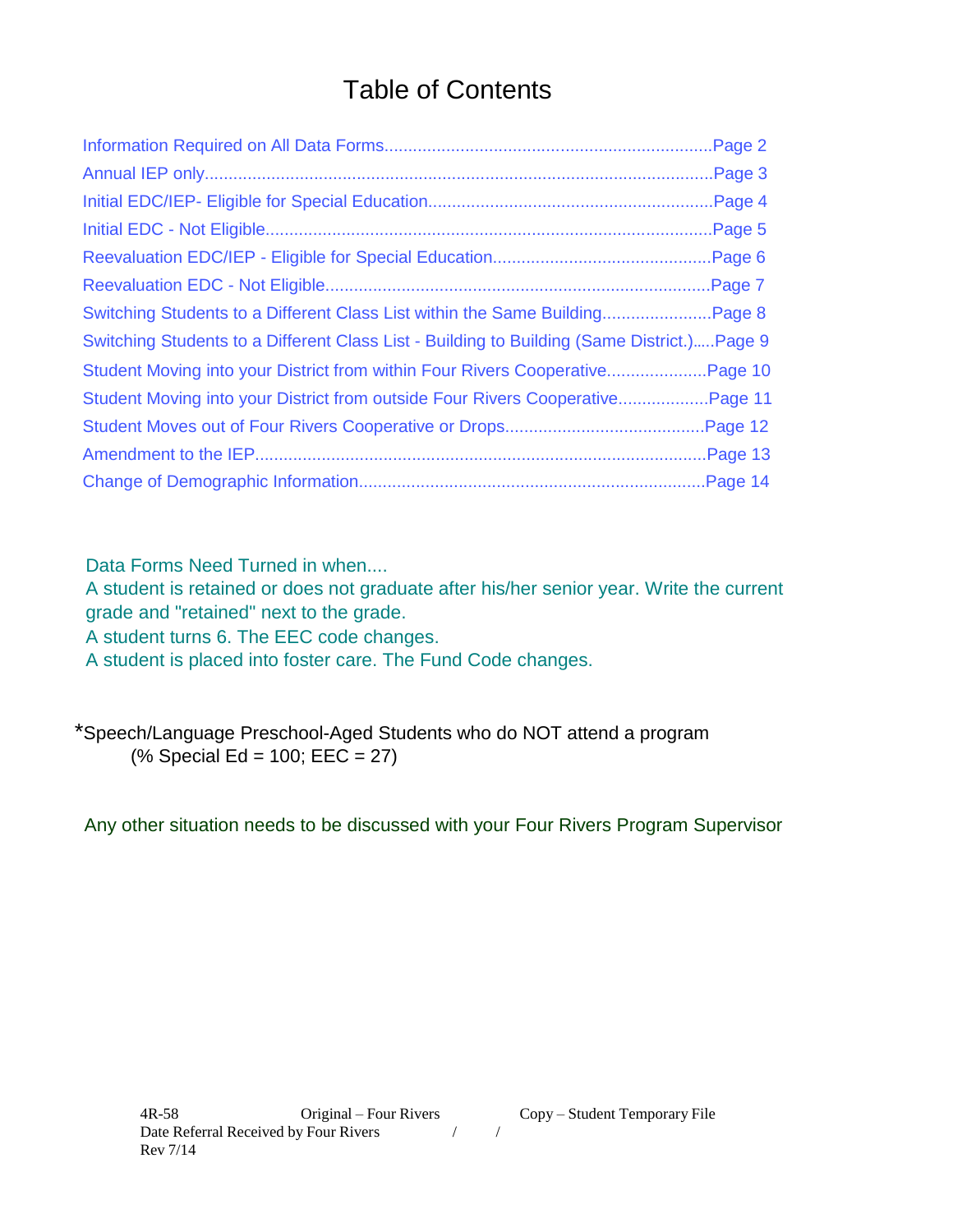|                                                              |                         |                                                                                                      |                          |                                                             | File $#$                                                                                                                                                                                                                      |      |
|--------------------------------------------------------------|-------------------------|------------------------------------------------------------------------------------------------------|--------------------------|-------------------------------------------------------------|-------------------------------------------------------------------------------------------------------------------------------------------------------------------------------------------------------------------------------|------|
| <b>Student Identification Information</b>                    |                         |                                                                                                      |                          |                                                             |                                                                                                                                                                                                                               |      |
|                                                              |                         | Last Name Mone No. 2014 - All School School State Last Name Middle No. 2014                          |                          |                                                             |                                                                                                                                                                                                                               |      |
| <b>DOB</b>                                                   |                         | <b>1 1 Male</b>   Female   Ethnic Language Language                                                  |                          |                                                             |                                                                                                                                                                                                                               |      |
| Bilingual:                                                   |                         | Severity Limited English Proficient                                                                  |                          |                                                             |                                                                                                                                                                                                                               |      |
|                                                              |                         |                                                                                                      |                          |                                                             |                                                                                                                                                                                                                               |      |
|                                                              |                         |                                                                                                      |                          |                                                             |                                                                                                                                                                                                                               |      |
|                                                              |                         |                                                                                                      |                          |                                                             |                                                                                                                                                                                                                               |      |
|                                                              |                         | Home Phone # $\frac{1}{2}$ / Emergency # $\frac{1}{2}$ / Work # $\frac{1}{2}$ /                      |                          |                                                             |                                                                                                                                                                                                                               |      |
|                                                              |                         |                                                                                                      |                          |                                                             |                                                                                                                                                                                                                               |      |
|                                                              |                         | Address <u>City</u> City <b>Called Containers</b> City <b>City Containers City Containers City C</b> |                          |                                                             |                                                                                                                                                                                                                               |      |
|                                                              |                         | Home Phone # / / Emergency # / / Work # / /                                                          |                          |                                                             |                                                                                                                                                                                                                               |      |
|                                                              |                         | $EDC$ (date) $/$ / $IEP$ (date) $/$                                                                  |                          |                                                             |                                                                                                                                                                                                                               |      |
|                                                              |                         | <b>Special Education Program Information</b> (See Codes on Back of Form)                             |                          |                                                             |                                                                                                                                                                                                                               |      |
| Initl Consent for Eval Signed / /                            |                         |                                                                                                      |                          | Initl Elig. Determination Completed                         |                                                                                                                                                                                                                               |      |
|                                                              |                         |                                                                                                      |                          |                                                             |                                                                                                                                                                                                                               |      |
|                                                              | $N/A$ prior to $8/1/06$ |                                                                                                      |                          | Completed in another district                               |                                                                                                                                                                                                                               |      |
|                                                              |                         |                                                                                                      |                          | Resident School<br>*If Fund Code E, Complete the Following: |                                                                                                                                                                                                                               |      |
|                                                              |                         | Fund Code _______ Priv. Fac. Code ________ Res Type____Place Agent Code____Guardian Code____         |                          |                                                             |                                                                                                                                                                                                                               |      |
|                                                              |                         |                                                                                                      |                          |                                                             |                                                                                                                                                                                                                               |      |
|                                                              |                         |                                                                                                      |                          |                                                             |                                                                                                                                                                                                                               |      |
|                                                              |                         | % of Time Inside Reg Classroom % Special Ed                                                          |                          |                                                             |                                                                                                                                                                                                                               |      |
|                                                              |                         | EEC____Term_____Rm/Bd Payor _________Begin Date / / End Date / / Exit Code                           |                          |                                                             |                                                                                                                                                                                                                               |      |
|                                                              |                         | Reason Student is NOT Receiving Services                                                             |                          |                                                             |                                                                                                                                                                                                                               |      |
| <b>Placement Information</b>                                 |                         |                                                                                                      |                          |                                                             |                                                                                                                                                                                                                               |      |
| Current Enrollment_                                          |                         | $List #$ Program Building                                                                            |                          | Res/Instr                                                   | Teacher                                                                                                                                                                                                                       | Supv |
|                                                              |                         |                                                                                                      |                          |                                                             |                                                                                                                                                                                                                               |      |
|                                                              |                         | $\overline{\text{List}\#}$ Program Building                                                          |                          | Res/Instr                                                   | Teacher                                                                                                                                                                                                                       | Supv |
|                                                              |                         |                                                                                                      |                          |                                                             | Date and the same of the same of the same of the same of the same of the same of the same of the same of the same of the same of the same of the same of the same of the same of the same of the same of the same of the same |      |
| $4R-58$<br>Date Referral Received by Four Rivers<br>Rev 7/14 |                         | Original – Four Rivers                                                                               | $\sqrt{2}$<br>$\sqrt{2}$ | Copy - Student Temporary File                               |                                                                                                                                                                                                                               |      |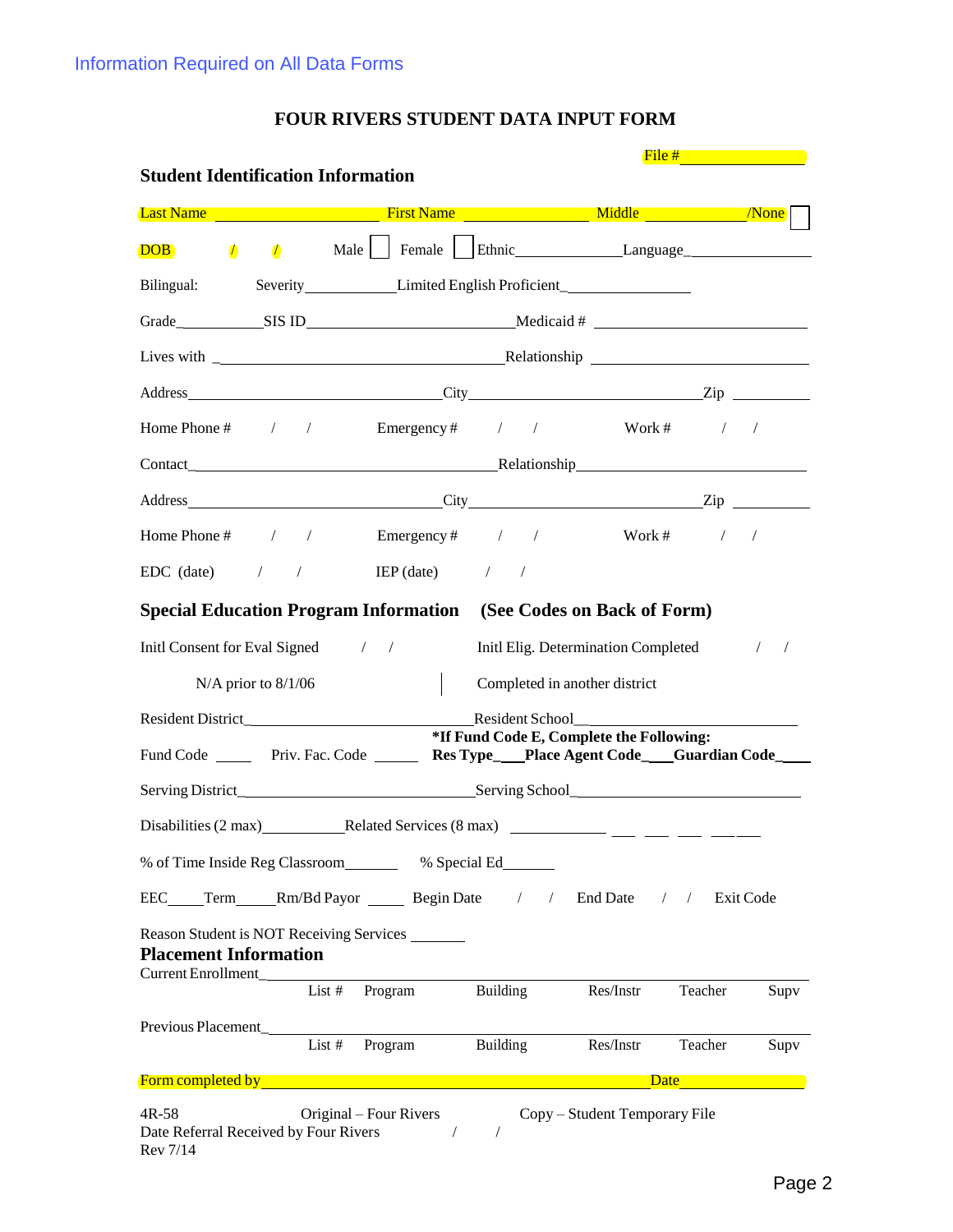|                        | <b>Student Identification Information</b>        |                                                                                         |                                          | File $#$ and $#$                    |                    |                                      |
|------------------------|--------------------------------------------------|-----------------------------------------------------------------------------------------|------------------------------------------|-------------------------------------|--------------------|--------------------------------------|
|                        |                                                  | <b>Last Name</b> Middle Manners Name Nickel Middle None None None None None None None N |                                          |                                     |                    |                                      |
|                        | $\sqrt{ }$<br>$\sqrt{ }$<br><b>DOB</b>           | Male Female Ethnic Language                                                             |                                          |                                     |                    |                                      |
|                        | Bilingual:                                       | Severity Limited English Proficient                                                     |                                          |                                     |                    |                                      |
|                        |                                                  |                                                                                         |                                          |                                     |                    |                                      |
|                        |                                                  |                                                                                         |                                          |                                     |                    |                                      |
| <b>Only Write</b>      |                                                  |                                                                                         |                                          |                                     |                    |                                      |
| Changes -<br>Leave the |                                                  | Home Phone # $\frac{1}{2}$ / Emergency # $\frac{1}{2}$ / Work # $\frac{1}{2}$ /         |                                          |                                     |                    |                                      |
| <b>Rest Blank</b>      |                                                  |                                                                                         |                                          |                                     |                    |                                      |
|                        |                                                  |                                                                                         |                                          |                                     |                    |                                      |
|                        |                                                  |                                                                                         |                                          |                                     |                    |                                      |
|                        |                                                  | EDC (date) $/$ / $IEP$ (date) $/$ /                                                     |                                          |                                     |                    |                                      |
|                        |                                                  | <b>Special Education Program Information</b> (See Codes on Back of Form)                |                                          |                                     |                    |                                      |
|                        | Initl Consent for Eval Signed / /                |                                                                                         |                                          | Initl Elig. Determination Completed | $\frac{1}{2}$      |                                      |
|                        | $N/A$ prior to $8/1/06$                          |                                                                                         | Completed in another district            |                                     |                    |                                      |
|                        |                                                  |                                                                                         |                                          |                                     |                    |                                      |
|                        |                                                  | Fund Code ______ Priv. Fac. Code ______ Res Type__Place Agent Code___Guardian Code____  | *If Fund Code E, Complete the Following: |                                     |                    |                                      |
|                        |                                                  |                                                                                         |                                          |                                     |                    |                                      |
| <b>Only Write</b>      | Disabilities (2 max)_                            | Related Services (8 max)                                                                |                                          |                                     |                    | Ensure begin date                    |
| Changes -<br>Leave the |                                                  | % of Time Inside Reg Classroom ______ % Special Ed                                      |                                          |                                     |                    | and end date are<br>accurate - Begin |
| <b>Rest Blank</b>      |                                                  | EEC Term Rm/Bd Payor Begin Date                                                         | $\sqrt{2}$                               | <b>End Date</b><br>/ / Exit Code    |                    | date is the date<br>services begin   |
|                        |                                                  | Reason Student is NOT Receiving Services-<br>Placement Information                      |                                          |                                     |                    |                                      |
|                        |                                                  | Current Enrollment_ Only complete if case manager changes<br>List $#$ Program           | <b>Building</b>                          | Teacher<br>Res/Instr                | $\overline{S}$ upv |                                      |
|                        | Previous Placement                               | List #<br>Program                                                                       | Building                                 | Res/Instr<br>Teacher                | Supv               |                                      |
|                        | <b>Form completed by</b>                         |                                                                                         |                                          | Date                                |                    |                                      |
|                        | $4R-58$<br>Date Referral Received by Four Rivers | Original – Four Rivers                                                                  |                                          | Copy – Student Temporary File       |                    |                                      |

Rev 7/14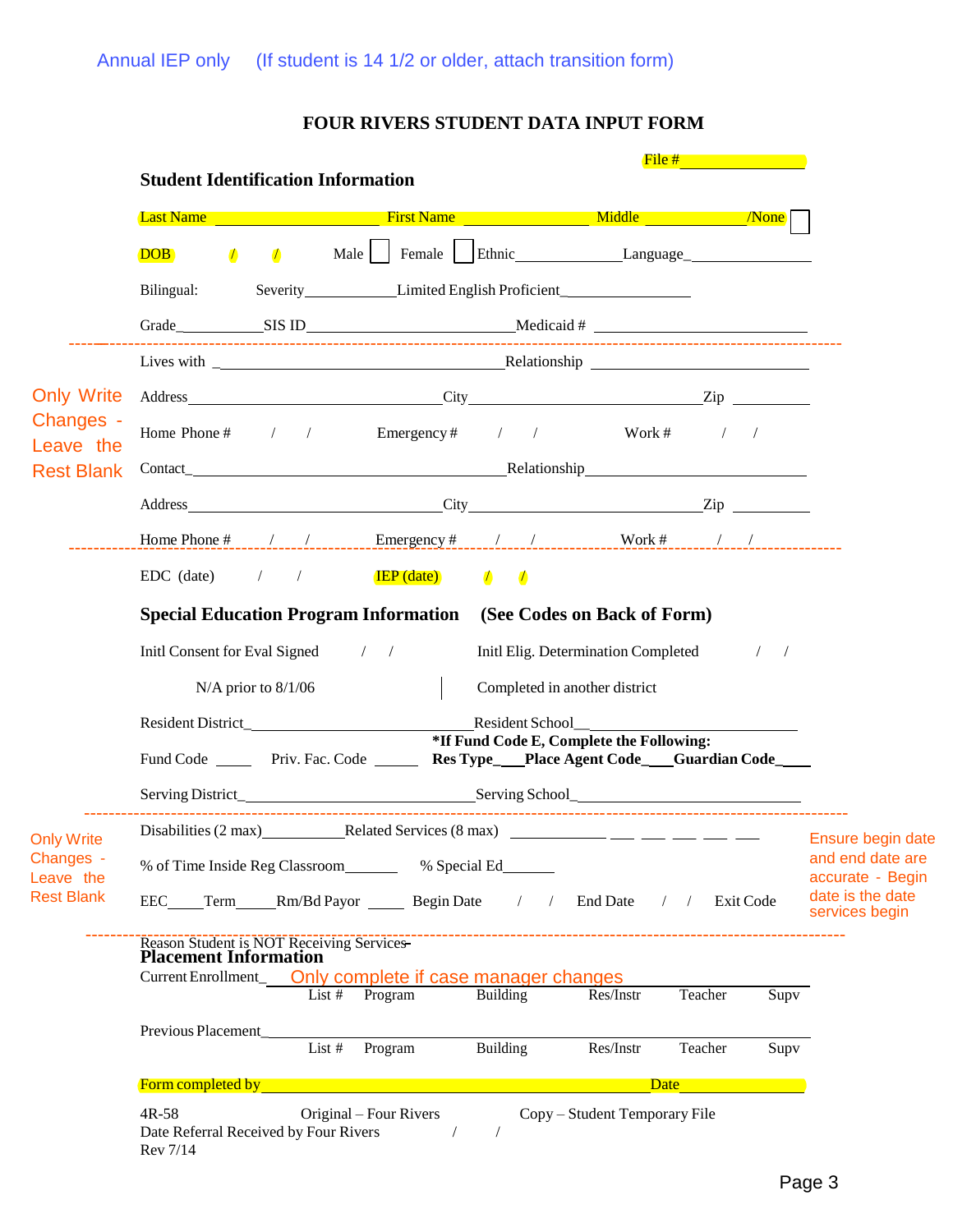|                                                                                                                                                                                                                                    |                              |                                                                                                                                                                             |                 |                                                      | File #                                                                                                                                                 |               |                                                                                                                                                                                                                                  |
|------------------------------------------------------------------------------------------------------------------------------------------------------------------------------------------------------------------------------------|------------------------------|-----------------------------------------------------------------------------------------------------------------------------------------------------------------------------|-----------------|------------------------------------------------------|--------------------------------------------------------------------------------------------------------------------------------------------------------|---------------|----------------------------------------------------------------------------------------------------------------------------------------------------------------------------------------------------------------------------------|
| <b>Student Identification Information</b>                                                                                                                                                                                          |                              |                                                                                                                                                                             |                 |                                                      |                                                                                                                                                        |               |                                                                                                                                                                                                                                  |
| <b>Last Name</b>                                                                                                                                                                                                                   |                              | <b>First Name</b>                                                                                                                                                           |                 | <u>Middle Middle None</u>                            |                                                                                                                                                        |               |                                                                                                                                                                                                                                  |
| <b>DOB</b><br>$\sqrt{ }$                                                                                                                                                                                                           | <b>Male</b><br>$\mathcal{I}$ | Female                                                                                                                                                                      |                 | <b>Ethnic Language</b>                               |                                                                                                                                                        |               |                                                                                                                                                                                                                                  |
| Bilingual:                                                                                                                                                                                                                         | Either                       | Severity 1, 2, 3, 4 Limited English Proficient Yes or No                                                                                                                    |                 |                                                      |                                                                                                                                                        |               | Use back of data form to                                                                                                                                                                                                         |
| <b>Grade</b> SIS ID <b>SIS ID</b>                                                                                                                                                                                                  |                              |                                                                                                                                                                             |                 | Medicaid #                                           | $\mathcal{L}(\mathcal{L})$ and $\mathcal{L}(\mathcal{L})$ and $\mathcal{L}(\mathcal{L})$ and $\mathcal{L}(\mathcal{L})$ and $\mathcal{L}(\mathcal{L})$ |               | help determine Severity #                                                                                                                                                                                                        |
| Lives with $\Box$ and $\Box$ and $\Box$ and $\Box$ and $\Box$ and $\Box$ and $\Box$ and $\Box$ and $\Box$                                                                                                                          |                              |                                                                                                                                                                             |                 | <b>Relationship <i>Relationship Relationship</i></b> |                                                                                                                                                        |               |                                                                                                                                                                                                                                  |
|                                                                                                                                                                                                                                    |                              |                                                                                                                                                                             |                 |                                                      |                                                                                                                                                        |               |                                                                                                                                                                                                                                  |
| <b>Address <i>Address Address</i></b>                                                                                                                                                                                              |                              |                                                                                                                                                                             |                 | <b>City City City City City City</b>                 |                                                                                                                                                        |               | $\mathbf{Zip}$                                                                                                                                                                                                                   |
| Home Phone #                                                                                                                                                                                                                       | $\sqrt{ }$<br>$\sqrt{ }$     | Emergency#                                                                                                                                                                  | $\sqrt{ }$      | $\sqrt{ }$                                           | Work #                                                                                                                                                 | $\sqrt{2}$    | $\mathcal{I}$                                                                                                                                                                                                                    |
| <b>Contact_ Contact Contact Contact Contact Contact Contact Contact Contact Contact Contact Contact Contact Contact Contact Contact Contact Contact Contact Contact Contact Contact </b>                                           |                              |                                                                                                                                                                             |                 |                                                      |                                                                                                                                                        |               |                                                                                                                                                                                                                                  |
| <b>Address</b>                                                                                                                                                                                                                     |                              | $\mathcal{L}^{\text{max}}_{\text{max}}$ and $\mathcal{L}^{\text{max}}_{\text{max}}$ and $\mathcal{L}^{\text{max}}_{\text{max}}$ and $\mathcal{L}^{\text{max}}_{\text{max}}$ |                 | <b>City City City City City City</b>                 |                                                                                                                                                        |               | $\chi$ ip and a strong strong strong strong strong strong strong strong strong strong strong strong strong strong strong strong strong strong strong strong strong strong strong strong strong strong strong strong strong stron |
| Home Phone #                                                                                                                                                                                                                       | $\sqrt{2}$<br>$\sqrt{2}$     | $E$ mergency#                                                                                                                                                               |                 | $\sqrt{2}$                                           | $Work$ #                                                                                                                                               | $\sqrt{2}$    | $\sqrt{2}$                                                                                                                                                                                                                       |
| <b>EDC</b> (date)                                                                                                                                                                                                                  | $\sqrt{2}$                   | $IEP$ (date)                                                                                                                                                                |                 |                                                      |                                                                                                                                                        |               |                                                                                                                                                                                                                                  |
| <b>Special Education Program Information</b>                                                                                                                                                                                       |                              |                                                                                                                                                                             |                 | (See Codes on Back of Form)                          |                                                                                                                                                        |               |                                                                                                                                                                                                                                  |
| <b>Initl Consent for Eval Signed</b>                                                                                                                                                                                               |                              | $\sqrt{ }$<br>$\sqrt{ }$                                                                                                                                                    |                 | <b>Initl Elig. Determination Completed</b>           |                                                                                                                                                        |               | $\sqrt{ }$<br>$\sqrt{2}$                                                                                                                                                                                                         |
| N/A prior to 8/1/06                                                                                                                                                                                                                |                              |                                                                                                                                                                             |                 | Completed in another district                        |                                                                                                                                                        |               |                                                                                                                                                                                                                                  |
|                                                                                                                                                                                                                                    |                              |                                                                                                                                                                             |                 | <b>Resident School</b>                               |                                                                                                                                                        |               |                                                                                                                                                                                                                                  |
| <b>Resident District_ Example 2014</b>                                                                                                                                                                                             |                              |                                                                                                                                                                             |                 | *If Fund Code E, Complete the Following:             |                                                                                                                                                        |               |                                                                                                                                                                                                                                  |
| <b>Fund Code</b>                                                                                                                                                                                                                   | Priv. Fac. Code              |                                                                                                                                                                             |                 | Res Type__Place Agent Code__Guardian Code_           |                                                                                                                                                        |               |                                                                                                                                                                                                                                  |
| <b>Serving District_</b>                                                                                                                                                                                                           |                              | and the state of the state of the state of the state of the state of the state of the state of the state of th                                                              |                 | <b>Serving School Serving School</b>                 |                                                                                                                                                        |               |                                                                                                                                                                                                                                  |
| Disabilities (2 max)                                                                                                                                                                                                               |                              | Related Services (8 max)                                                                                                                                                    |                 |                                                      |                                                                                                                                                        |               |                                                                                                                                                                                                                                  |
| <b>% of Time Inside Reg Classroom</b>                                                                                                                                                                                              |                              |                                                                                                                                                                             | % Special Ed    |                                                      |                                                                                                                                                        |               |                                                                                                                                                                                                                                  |
| <b>EEC</b> Term Rm/Bd Payor Begin Date                                                                                                                                                                                             |                              |                                                                                                                                                                             |                 | <b>End Date</b><br>$\sqrt{ }$                        |                                                                                                                                                        | / / Exit Code |                                                                                                                                                                                                                                  |
| Reason Student is NOT Receiving Services _______                                                                                                                                                                                   |                              |                                                                                                                                                                             |                 |                                                      |                                                                                                                                                        |               |                                                                                                                                                                                                                                  |
| <b>Placement Information</b><br><b>Current Enrollment_Wille</b>                                                                                                                                                                    |                              |                                                                                                                                                                             |                 |                                                      |                                                                                                                                                        |               |                                                                                                                                                                                                                                  |
|                                                                                                                                                                                                                                    | List $#$                     | Program                                                                                                                                                                     | <b>Building</b> | Res/Instr                                            |                                                                                                                                                        | Teacher       | Supv                                                                                                                                                                                                                             |
|                                                                                                                                                                                                                                    |                              |                                                                                                                                                                             |                 |                                                      |                                                                                                                                                        |               |                                                                                                                                                                                                                                  |
| Previous Placement                                                                                                                                                                                                                 |                              |                                                                                                                                                                             |                 |                                                      |                                                                                                                                                        |               |                                                                                                                                                                                                                                  |
| Form completed by <b>Exercise 2018 Contract Contract Contract Contract Contract Contract Contract Contract Contract Contract Contract Contract Contract Contract Contract Contract Contract Contract Contract Contract Contrac</b> | List #                       | Program                                                                                                                                                                     | Building        | Res/Instr                                            |                                                                                                                                                        | Teacher       | Supv                                                                                                                                                                                                                             |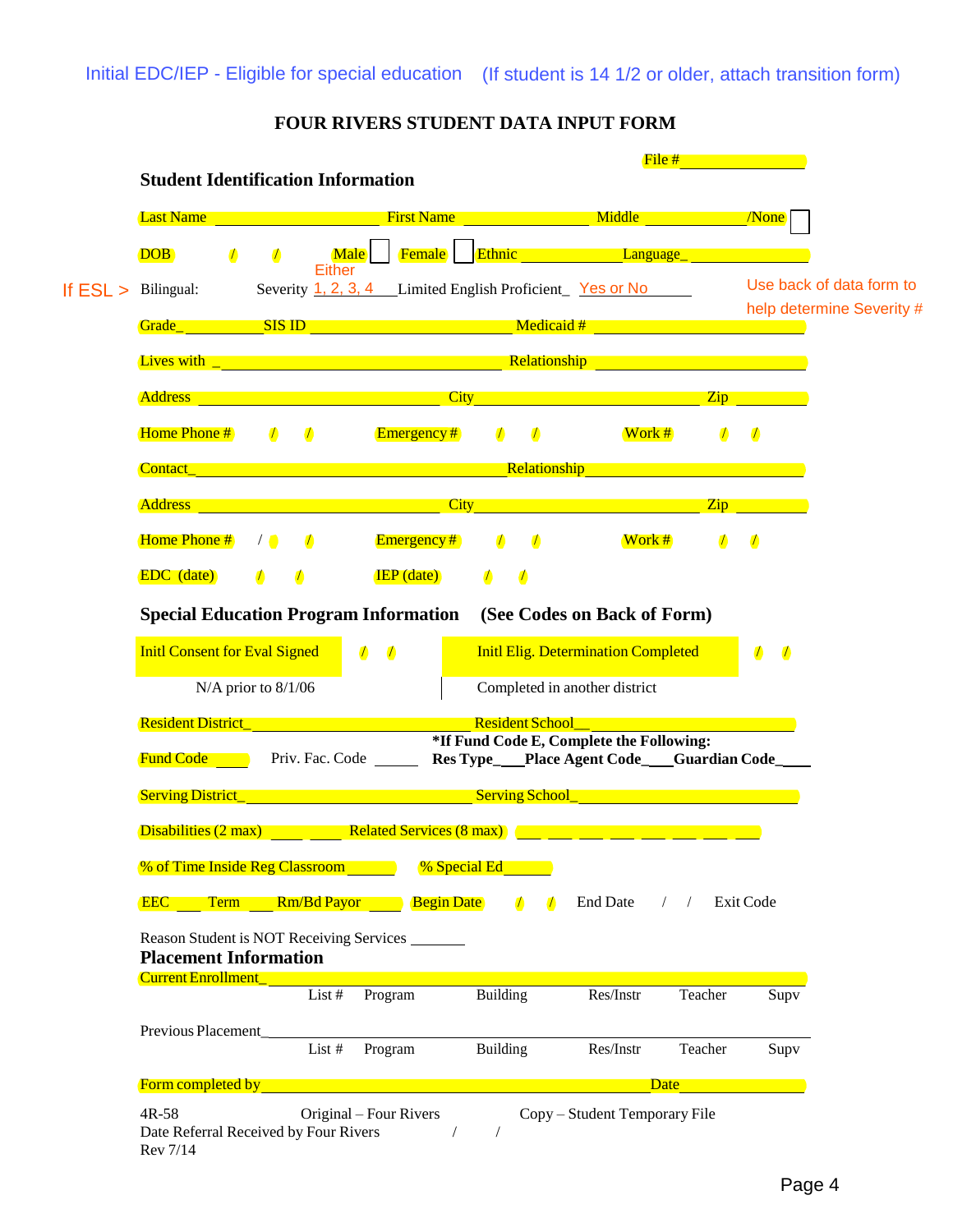| <b>Student Identification Information</b><br><b>Last Name <i>Case Last Name</i></b><br><b>DOB</b><br>$\sqrt{2}$<br>$\sqrt{2}$<br>If $ESL > \text{Bilingual}:$ | Male<br><b>Either</b><br>Severity 1, 2, 3, 4 Limited English Proficient Yes or No Use back of data form to help                                                                          | <b>First Name</b> Middle Middle <b>None</b><br><b>Female</b> Ethnic Language Ethnic |                                                                                                                                                                                                                               |
|---------------------------------------------------------------------------------------------------------------------------------------------------------------|------------------------------------------------------------------------------------------------------------------------------------------------------------------------------------------|-------------------------------------------------------------------------------------|-------------------------------------------------------------------------------------------------------------------------------------------------------------------------------------------------------------------------------|
|                                                                                                                                                               |                                                                                                                                                                                          |                                                                                     |                                                                                                                                                                                                                               |
|                                                                                                                                                               |                                                                                                                                                                                          |                                                                                     |                                                                                                                                                                                                                               |
|                                                                                                                                                               |                                                                                                                                                                                          |                                                                                     |                                                                                                                                                                                                                               |
|                                                                                                                                                               |                                                                                                                                                                                          |                                                                                     | determine Severity #                                                                                                                                                                                                          |
|                                                                                                                                                               | <b>Lives with  Letter and  C <i>C C C C C C C C C C C C C C C C C C C C C C C C C C C C C C C C</i></b>                                                                                  |                                                                                     |                                                                                                                                                                                                                               |
|                                                                                                                                                               | <b>Address <i>City City City City City City City City City</i></b>                                                                                                                       |                                                                                     | $\overline{\mathrm{Zip}}$                                                                                                                                                                                                     |
| Home Phone #<br>$\sqrt{ }$<br>$\sqrt{2}$                                                                                                                      | <b>Emergency</b> #<br>$\sqrt{ }$                                                                                                                                                         | $\sqrt{2}$<br>Work #                                                                | $\sqrt{ }$<br>$\sqrt{2}$                                                                                                                                                                                                      |
|                                                                                                                                                               | <b>Contact_ Contact Contact Contact Contact Contact Contact Contact Contact Contact Contact Contact Contact Contact Contact Contact Contact Contact Contact Contact Contact Contact </b> |                                                                                     |                                                                                                                                                                                                                               |
|                                                                                                                                                               | <b>Address City Contract Contract City City City</b>                                                                                                                                     |                                                                                     | $\mathsf{Zip}$                                                                                                                                                                                                                |
| Home Phone #<br>$\sqrt{ }$<br>$\sqrt{\bullet}$                                                                                                                | Emergency#<br>$\sqrt{ }$<br>$\sqrt{ }$                                                                                                                                                   | Work #                                                                              | $\sqrt{2}$<br>$\sqrt{ }$                                                                                                                                                                                                      |
| <b>EDC</b> (date)<br>$\sqrt{2}$<br>$\sqrt{ }$                                                                                                                 | $IEP$ (date)<br>$\sqrt{2}$<br>$\sqrt{2}$                                                                                                                                                 |                                                                                     |                                                                                                                                                                                                                               |
|                                                                                                                                                               | <b>Special Education Program Information</b> (See Codes on Back of Form)                                                                                                                 |                                                                                     |                                                                                                                                                                                                                               |
| <b>Initl Consent for Eval Signed</b>                                                                                                                          | $\sqrt{ }$<br>$\sqrt{ }$                                                                                                                                                                 | <b>Initl Elig. Determination Completed</b>                                          | $\sqrt{2}$<br>$\sqrt{ }$                                                                                                                                                                                                      |
| N/A prior to 8/1/06                                                                                                                                           |                                                                                                                                                                                          | Completed in another district                                                       |                                                                                                                                                                                                                               |
| <b>Resident District_ Example 2014</b>                                                                                                                        | <b>Resident School</b>                                                                                                                                                                   |                                                                                     |                                                                                                                                                                                                                               |
| N or $U >$ Fund Code $\_\_\_\_\$                                                                                                                              | Priv. Fac. Code _______ Res Type___Place Agent Code___Guardian Code_____                                                                                                                 | *If Fund Code E, Complete the Following:                                            |                                                                                                                                                                                                                               |
|                                                                                                                                                               |                                                                                                                                                                                          |                                                                                     |                                                                                                                                                                                                                               |
|                                                                                                                                                               |                                                                                                                                                                                          |                                                                                     |                                                                                                                                                                                                                               |
|                                                                                                                                                               | % of Time Inside Reg Classroom _______ % Special Ed______                                                                                                                                |                                                                                     |                                                                                                                                                                                                                               |
|                                                                                                                                                               | EEC_____Term______Rm/Bd Payor __________ Begin Date / /                                                                                                                                  | End Date / / Exit Code                                                              |                                                                                                                                                                                                                               |
| <b>Reason Student is NOT Receiving Services</b><br><b>Placement Information</b><br>Current Enrollment_                                                        |                                                                                                                                                                                          |                                                                                     |                                                                                                                                                                                                                               |
|                                                                                                                                                               | List # Program<br>Building                                                                                                                                                               | Res/Instr                                                                           | Teacher<br>Supv                                                                                                                                                                                                               |
| Previous Placement                                                                                                                                            | List $#$ Program<br>Building                                                                                                                                                             | Res/Instr                                                                           | Teacher<br>Supv                                                                                                                                                                                                               |
|                                                                                                                                                               | Form completed by the state of the state of the state of the state of the state of the state of the                                                                                      |                                                                                     | Date and the same of the same of the same of the same of the same of the same of the same of the same of the same of the same of the same of the same of the same of the same of the same of the same of the same of the same |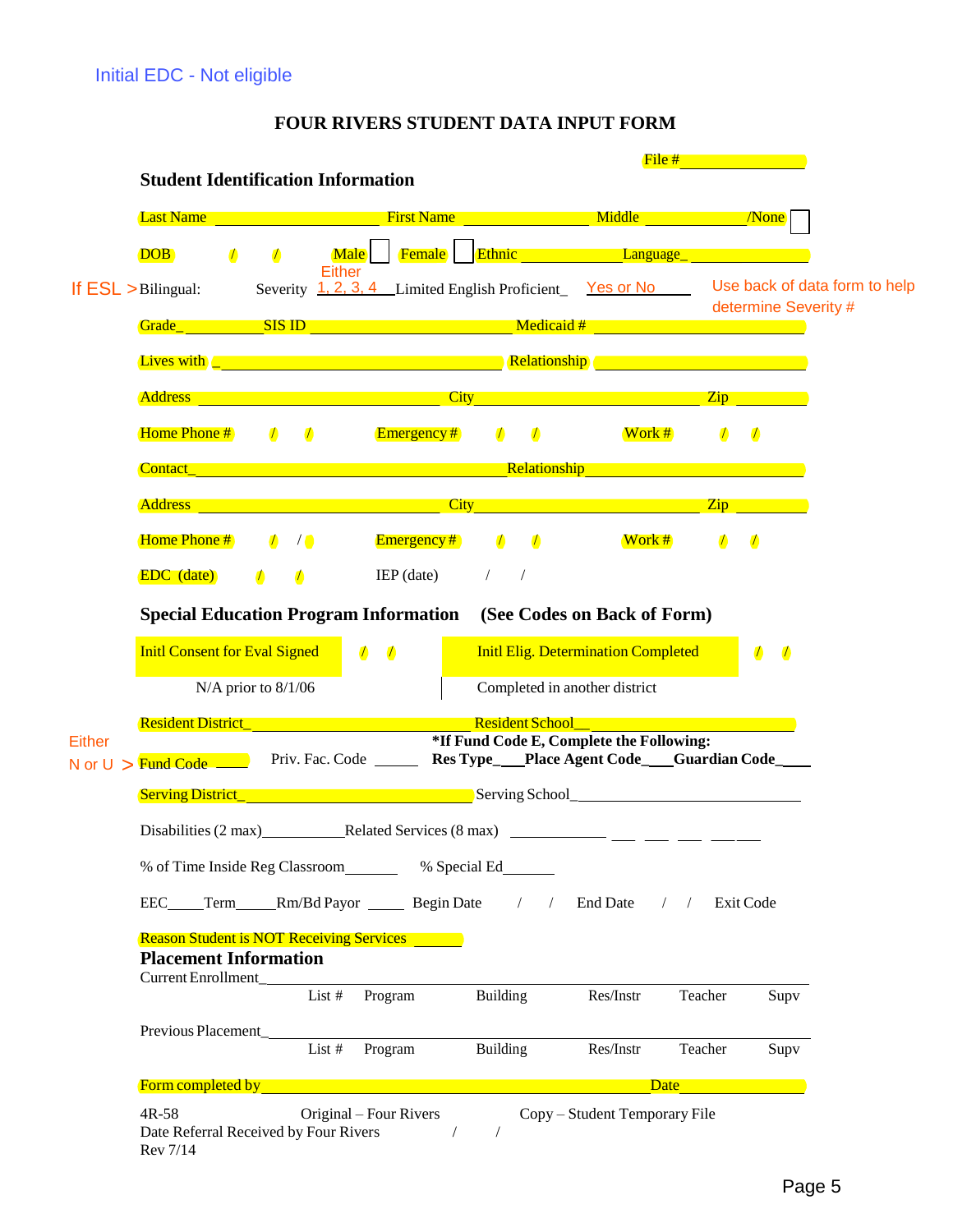|                        | <b>Student Identification Information</b>                                                           |            |                         |        |                |                                               |                                                                                  | File #  |               |                             |
|------------------------|-----------------------------------------------------------------------------------------------------|------------|-------------------------|--------|----------------|-----------------------------------------------|----------------------------------------------------------------------------------|---------|---------------|-----------------------------|
|                        |                                                                                                     |            |                         |        |                |                                               |                                                                                  |         |               |                             |
|                        | <b>DOB</b>                                                                                          | $\sqrt{ }$ | $\sqrt{2}$              |        |                |                                               | Male   Female   Ethnic Language                                                  |         |               |                             |
|                        | Bilingual:                                                                                          |            |                         |        |                |                                               | Severity_________________Limited English Proficient_____________________________ |         |               |                             |
|                        |                                                                                                     |            |                         |        |                |                                               |                                                                                  |         |               |                             |
|                        |                                                                                                     |            |                         |        |                |                                               |                                                                                  |         |               |                             |
| <b>Only Write</b>      |                                                                                                     |            |                         |        |                |                                               |                                                                                  |         |               |                             |
| Changes -<br>Leave the | Home Phone # $\frac{1}{2}$ / Emergency # / / Work # / /                                             |            |                         |        |                |                                               |                                                                                  |         |               |                             |
|                        |                                                                                                     |            |                         |        |                |                                               |                                                                                  |         |               |                             |
|                        | Address Zip                                                                                         |            |                         |        |                |                                               |                                                                                  |         |               |                             |
|                        |                                                                                                     |            |                         |        |                |                                               |                                                                                  |         |               |                             |
|                        | <b>EDC</b> (date) $\qquad \qquad$ $\qquad \qquad$ $\qquad \qquad$ <b>IEP</b> (date) $\qquad \qquad$ |            |                         |        |                |                                               |                                                                                  |         |               |                             |
|                        | Special Education Program Information (See Codes on Back of Form)                                   |            |                         |        |                |                                               |                                                                                  |         |               |                             |
|                        | Initl Consent for Eval Signed / /                                                                   |            |                         |        |                |                                               | Initl Elig. Determination Completed                                              |         | $\frac{1}{2}$ |                             |
|                        |                                                                                                     |            | $N/A$ prior to $8/1/06$ |        |                |                                               | Completed in another district                                                    |         |               |                             |
|                        |                                                                                                     |            |                         |        |                |                                               | Resident School                                                                  |         |               |                             |
|                        | Fund Code ______ Priv. Fac. Code ______ Res Type___Place Agent Code___Guardian Code____             |            |                         |        |                |                                               | *If Fund Code E, Complete the Following:                                         |         |               |                             |
|                        |                                                                                                     |            |                         |        |                |                                               |                                                                                  |         |               |                             |
|                        |                                                                                                     |            |                         |        |                |                                               |                                                                                  |         |               |                             |
|                        | <b>% of Time Inside Reg Classroom</b>                                                               |            |                         |        |                | % Special Ed <b>Special</b> Ed <b>Special</b> |                                                                                  |         | <             | are made in<br>these        |
|                        | <b>EEC Term Rm/Bd Payor Begin Date _______________ End Date ______________ Exit Code &lt;</b>       |            |                         |        |                |                                               |                                                                                  |         |               | highlighted                 |
|                        |                                                                                                     |            |                         |        |                |                                               |                                                                                  |         |               | areas, write<br>begin & end |
|                        | Current Enrollment_____________ Only complete if case manager changes                               |            |                         |        |                |                                               |                                                                                  |         |               | dates and exit              |
|                        |                                                                                                     |            |                         |        | List # Program | Building                                      | Res/Instr                                                                        | Teacher | Supv          |                             |
|                        |                                                                                                     |            |                         |        |                |                                               |                                                                                  |         |               |                             |
|                        | Previous Placement                                                                                  |            |                         | List # | Program        | Building                                      | Res/Instr                                                                        | Teacher | Supv          |                             |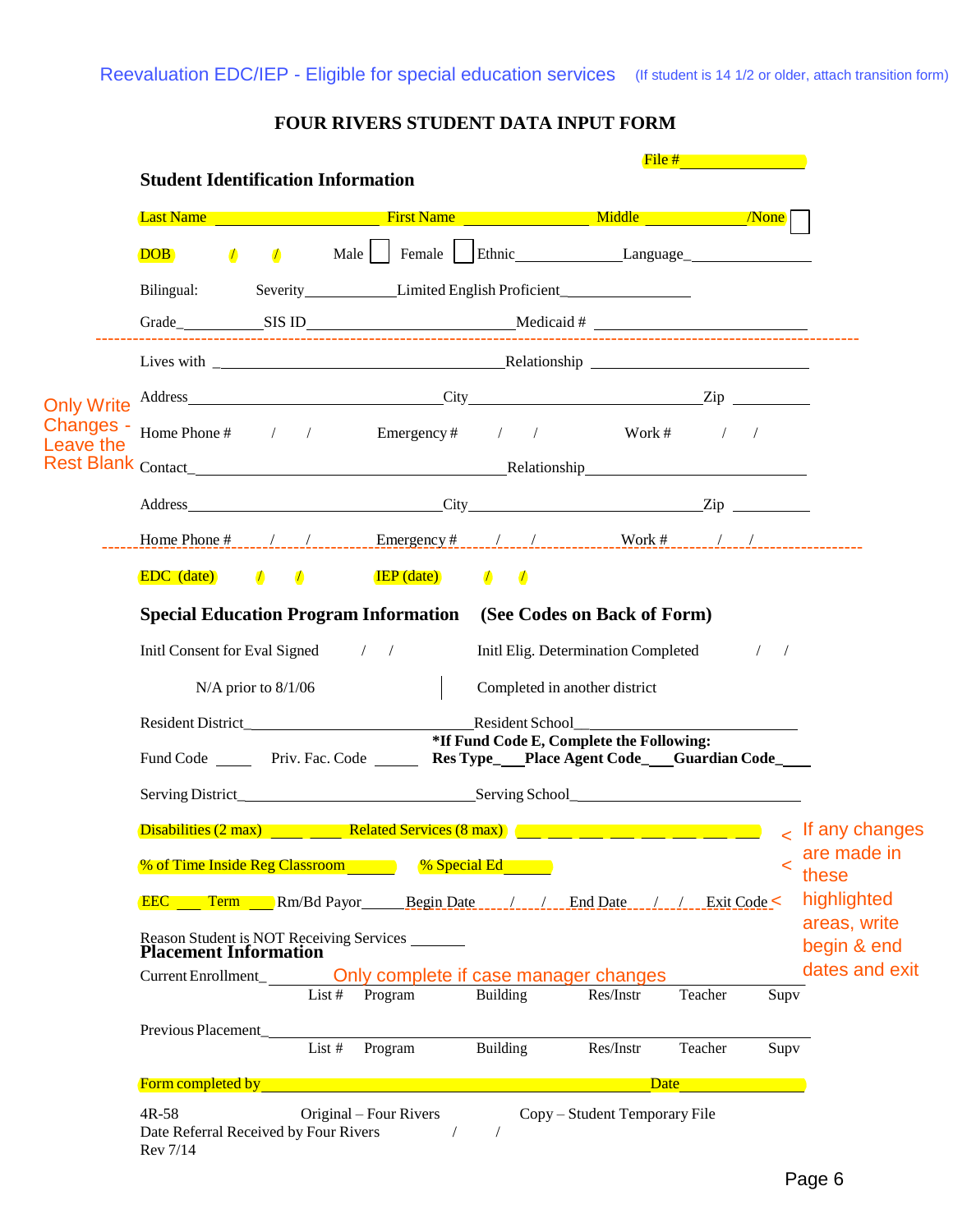|                   | <b>Student Identification Information</b>           |                         |                                                                                                        |          |                                                                      | $File #$ and $I = 1$ |               |
|-------------------|-----------------------------------------------------|-------------------------|--------------------------------------------------------------------------------------------------------|----------|----------------------------------------------------------------------|----------------------|---------------|
|                   |                                                     |                         |                                                                                                        |          |                                                                      |                      |               |
|                   | <b>DOB</b><br>$\sqrt{ }$                            |                         | A Male Female Ethnic Language                                                                          |          |                                                                      |                      |               |
|                   | Bilingual:                                          |                         | Severity Limited English Proficient                                                                    |          |                                                                      |                      |               |
|                   |                                                     |                         |                                                                                                        |          |                                                                      |                      |               |
|                   |                                                     |                         |                                                                                                        |          |                                                                      |                      |               |
| <b>Only Write</b> |                                                     |                         |                                                                                                        |          |                                                                      |                      |               |
| Changes -         |                                                     |                         | Home Phone # / / Emergency # / / Work # / /                                                            |          |                                                                      |                      |               |
| Leave the         |                                                     |                         |                                                                                                        |          |                                                                      |                      |               |
| <b>Rest Blank</b> |                                                     |                         | Address Zip                                                                                            |          |                                                                      |                      |               |
|                   |                                                     |                         | Home Phone # / / Emergency # / /                                                                       |          | ------------------------------                                       | Work # $/$ /         |               |
|                   | <b>EDC</b> (date)                                   |                         | $\sqrt{ }$ $\sqrt{ }$ IEP (date) / /                                                                   |          |                                                                      |                      |               |
|                   |                                                     | $N/A$ prior to $8/1/06$ | Special Education Program Information (See Codes on Back of Form)<br>Initl Consent for Eval Signed / / |          | Initl Elig. Determination Completed<br>Completed in another district |                      | $\frac{1}{2}$ |
|                   |                                                     |                         |                                                                                                        |          | Resident School                                                      |                      |               |
|                   |                                                     |                         | <b>Fund Code</b> Priv. Fac. Code <b>Res Type</b> Place Agent Code Guardian Code                        |          | *If Fund Code E, Complete the Following:                             |                      |               |
|                   |                                                     |                         |                                                                                                        |          |                                                                      |                      |               |
|                   |                                                     |                         |                                                                                                        |          |                                                                      |                      |               |
|                   |                                                     |                         | % of Time Inside Reg Classroom _______ % Special Ed______                                              |          |                                                                      |                      |               |
|                   |                                                     |                         | EEC____Term_____Rm/Bd Payor ________ Begin Date / /                                                    |          | End Date 1 / Exit Code < Usually Exit                                |                      |               |
|                   | <b>Placement Information</b><br>Current Enrollment_ |                         | <b>Reason Student is NOT Receiving Services</b>                                                        |          |                                                                      |                      |               |
|                   |                                                     |                         | List #<br>Program                                                                                      | Building | Res/Instr                                                            | Teacher              | Supv          |
|                   |                                                     |                         | Program<br>List $#$                                                                                    | Building | Res/Instr                                                            | Teacher              | Supv          |
|                   |                                                     |                         |                                                                                                        |          |                                                                      |                      |               |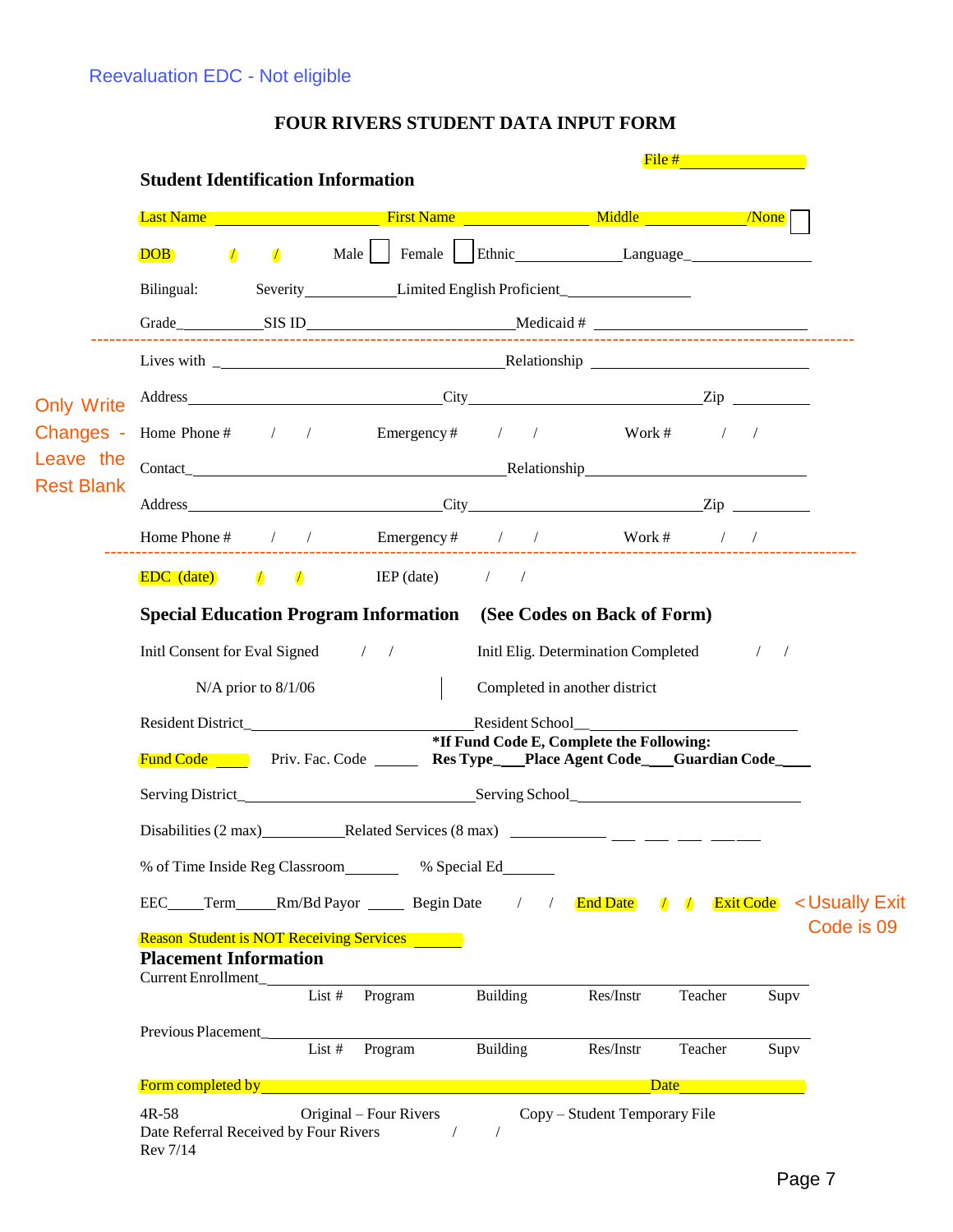Switching students to a different class list within the same building (Cannot change any services without an IEP or Amendment)

|                                    | <b>Student Identification Information</b>                                                                                                                                                                                                                                                                 |      |                  |            |                                                             | File $#$ and $#$ and $#$ and $#$ |      |
|------------------------------------|-----------------------------------------------------------------------------------------------------------------------------------------------------------------------------------------------------------------------------------------------------------------------------------------------------------|------|------------------|------------|-------------------------------------------------------------|----------------------------------|------|
|                                    | <b>Last Name</b> None November 2014 None Nickel British Name Nickel Middle None None None None None None N                                                                                                                                                                                                |      |                  |            |                                                             |                                  |      |
|                                    | <b>DOB</b><br>$\sqrt{ }$<br>$\sqrt{2}$                                                                                                                                                                                                                                                                    | Male |                  |            | Female   Ethnic Language                                    |                                  |      |
|                                    | Bilingual:                                                                                                                                                                                                                                                                                                |      |                  |            | Severity Limited English Proficient                         |                                  |      |
|                                    |                                                                                                                                                                                                                                                                                                           |      |                  |            |                                                             |                                  |      |
|                                    |                                                                                                                                                                                                                                                                                                           |      |                  |            |                                                             |                                  |      |
|                                    |                                                                                                                                                                                                                                                                                                           |      |                  |            |                                                             |                                  |      |
|                                    | <b>Changes</b> - Home Phone # $\frac{1}{2}$ / Emergency # $\frac{1}{2}$ / Work # $\frac{1}{2}$                                                                                                                                                                                                            |      |                  |            |                                                             |                                  |      |
| Leave the                          |                                                                                                                                                                                                                                                                                                           |      |                  |            |                                                             |                                  |      |
| <b>Rest Blank</b>                  | Address <u>City</u> City <b>Zip</b>                                                                                                                                                                                                                                                                       |      |                  |            |                                                             |                                  |      |
|                                    | Home Phone # / / Emergency # / / Work # / /                                                                                                                                                                                                                                                               |      |                  |            |                                                             |                                  |      |
|                                    | $EDC$ (date) $/$ $/$ $IEP$ (date) $/$                                                                                                                                                                                                                                                                     |      |                  |            |                                                             |                                  |      |
|                                    |                                                                                                                                                                                                                                                                                                           |      |                  |            |                                                             |                                  |      |
|                                    | <b>Special Education Program Information</b> (See Codes on Back of Form)                                                                                                                                                                                                                                  |      |                  |            |                                                             |                                  |      |
|                                    | Initl Consent for Eval Signed / /                                                                                                                                                                                                                                                                         |      |                  |            | Initl Elig. Determination Completed / /                     |                                  |      |
|                                    | $N/A$ prior to $8/1/06$                                                                                                                                                                                                                                                                                   |      |                  |            | Completed in another district                               |                                  |      |
|                                    |                                                                                                                                                                                                                                                                                                           |      |                  |            | Resident School<br>*If Fund Code E, Complete the Following: |                                  |      |
|                                    | Fund Code ______ Priv. Fac. Code _______ Res Type___Place Agent Code____Guardian Code____                                                                                                                                                                                                                 |      |                  |            |                                                             |                                  |      |
|                                    |                                                                                                                                                                                                                                                                                                           |      |                  |            |                                                             |                                  |      |
|                                    |                                                                                                                                                                                                                                                                                                           |      |                  |            |                                                             |                                  |      |
| <b>Only Complete</b><br>if Changed | % of Time Inside Reg Classroom ______ % Special Ed ______                                                                                                                                                                                                                                                 |      |                  |            |                                                             |                                  |      |
|                                    | EEC_____Term______Rm/Bd Payor _______ Begin Date /                                                                                                                                                                                                                                                        |      |                  | $\sqrt{ }$ | End Date $\sqrt{7}$ Exit Code $\sqrt{2}$ Exit Code is 20    |                                  |      |
|                                    | Reason Student is NOT Receiving Services<br><b>Placement Information</b>                                                                                                                                                                                                                                  |      |                  |            |                                                             |                                  |      |
|                                    | <u>Current Enrollment [1988]</u>                                                                                                                                                                                                                                                                          |      | List # $Program$ | Building   | Res/Instr                                                   | Teacher                          | Supv |
|                                    | <b>Previous Placement</b>                                                                                                                                                                                                                                                                                 |      |                  |            |                                                             |                                  |      |
|                                    |                                                                                                                                                                                                                                                                                                           |      | List # $Program$ | Building   | Res/Instr                                                   | Teacher                          | Supv |
|                                    | <b>Form completed by <i>Completed by <b>Completed</b></i> by <i>Completed</i> by <i>Completed</i> by <i>Completed</i> by <i>Completed</i> by <i>Completed</i> by <i>Completed</i> by <i>Completed</i> by <i>Completed</i> by <i>Completed</i> by <i>Completed</i> by <i>Completed</i> by <i>Compl</i></b> |      |                  |            |                                                             | Date                             |      |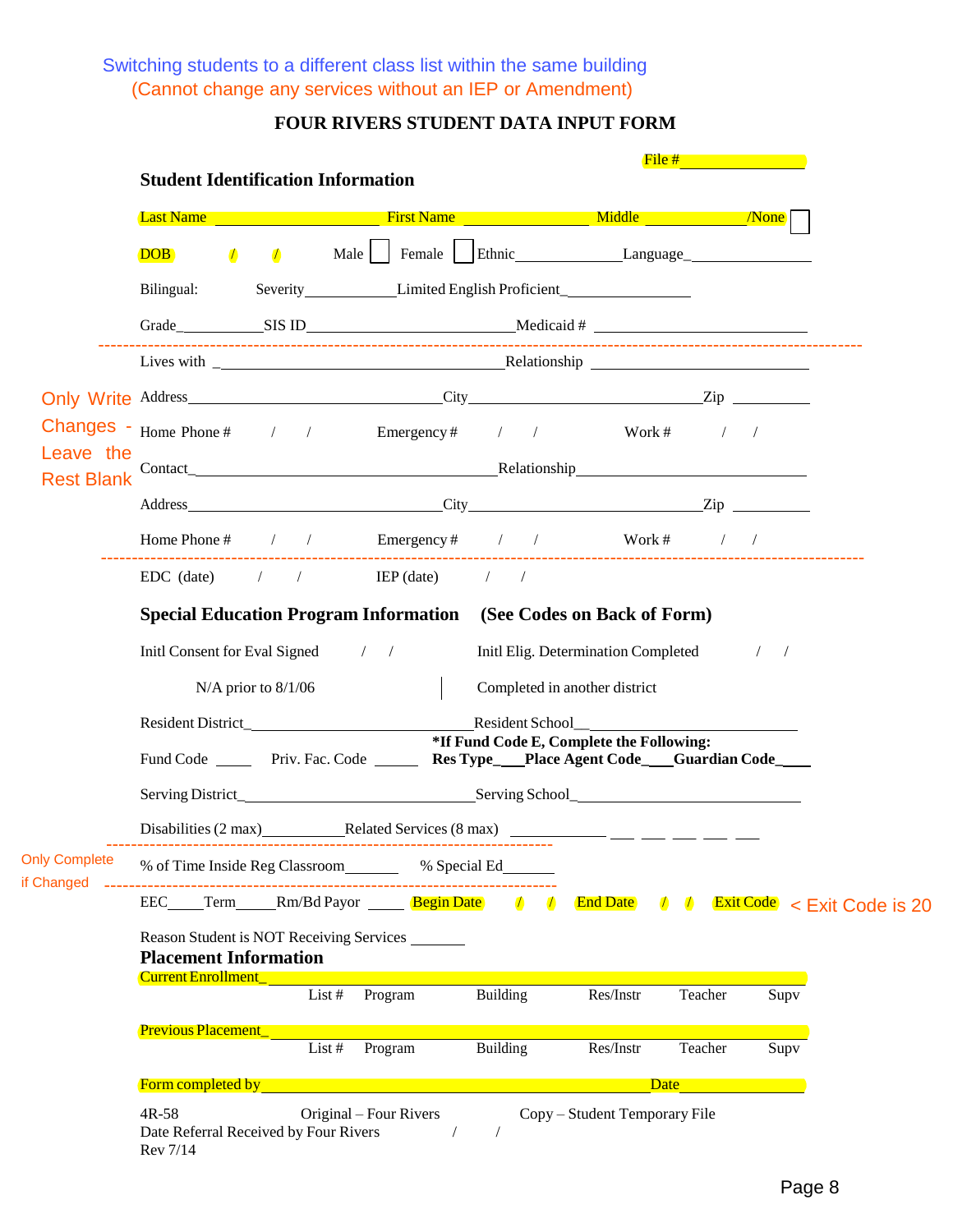Switching students to a different class list - Building to building (within same district)

Example: elementary building to middle school building; middle school building to high school building

| (Cannot change any services without an IEP or Amendment) |  |  |  |  |
|----------------------------------------------------------|--|--|--|--|
|                                                          |  |  |  |  |

|                                |                                                            |                          | <b>Student Identification Information</b>                                                 |                          |                                          | File #                   |                                                                |
|--------------------------------|------------------------------------------------------------|--------------------------|-------------------------------------------------------------------------------------------|--------------------------|------------------------------------------|--------------------------|----------------------------------------------------------------|
|                                |                                                            |                          |                                                                                           |                          |                                          |                          |                                                                |
|                                | <b>DOB</b>                                                 | $\sqrt{ }$<br>$\sqrt{ }$ | Male   Female   Ethnic Language                                                           |                          |                                          |                          |                                                                |
|                                | Bilingual:                                                 |                          | Severity Limited English Proficient                                                       |                          |                                          |                          |                                                                |
|                                |                                                            |                          | Grade SIS ID Nedicaid #                                                                   |                          |                                          |                          |                                                                |
|                                |                                                            |                          |                                                                                           |                          |                                          |                          |                                                                |
|                                |                                                            |                          |                                                                                           |                          |                                          |                          |                                                                |
| <b>Only Write</b><br>Changes - |                                                            |                          | Home Phone # $\frac{1}{2}$ / Emergency # $\frac{1}{2}$ / Work # $\frac{1}{2}$             |                          |                                          |                          | $\sqrt{2}$                                                     |
| Leave the                      |                                                            |                          |                                                                                           |                          |                                          |                          |                                                                |
| <b>Rest Blank</b>              |                                                            |                          |                                                                                           |                          |                                          |                          |                                                                |
|                                |                                                            |                          | Home Phone # / / Emergency # / / Work # / /                                               |                          |                                          |                          |                                                                |
|                                |                                                            |                          | $EDC$ (date) $/$ / $IEP$ (date) $/$                                                       |                          |                                          |                          |                                                                |
|                                |                                                            |                          | Special Education Program Information (See Codes on Back of Form)                         |                          |                                          |                          |                                                                |
|                                |                                                            |                          | Initl Consent for Eval Signed / /                                                         |                          | Initl Elig. Determination Completed      |                          | $\frac{1}{2}$                                                  |
|                                |                                                            | $N/A$ prior to $8/1/06$  |                                                                                           |                          | Completed in another district            |                          |                                                                |
|                                |                                                            |                          |                                                                                           |                          |                                          |                          |                                                                |
|                                |                                                            |                          | Fund Code ______ Priv. Fac. Code _______ Res Type___Place Agent Code____Guardian Code____ |                          | *If Fund Code E, Complete the Following: |                          |                                                                |
|                                |                                                            |                          |                                                                                           |                          |                                          |                          |                                                                |
|                                |                                                            |                          |                                                                                           |                          |                                          |                          |                                                                |
| Only<br>Complete if            |                                                            |                          | % of Time Inside Reg Classroom _______ % Special Ed_                                      |                          |                                          |                          |                                                                |
| Changed                        |                                                            |                          | EEC_____Term______Rm/Bd Payor _______ Begin Date                                          | $\sqrt{ }$<br>$\sqrt{ }$ | <b>End Date</b>                          | $\sqrt{ }$<br>$\sqrt{ }$ | Exit code<br>$\frac{\text{Exit Code}}{\text{ }}$ < is 08 or 20 |
|                                | <b>Placement Information</b><br><b>Current Enrollment_</b> |                          | Reason Student is NOT Receiving Services                                                  |                          |                                          |                          |                                                                |
|                                |                                                            |                          | $List$ #<br>Program                                                                       | <b>Building</b>          | <b>Res/Instr</b>                         | <b>Teacher</b>           | <b>Supv</b>                                                    |
|                                | <b>Previous Placement</b>                                  |                          | $List$ #<br><b>Program</b>                                                                | <b>Building</b>          | <b>Res/Instr</b>                         | <b>Teacher</b>           |                                                                |
|                                |                                                            |                          |                                                                                           |                          |                                          |                          | <b>Supv</b>                                                    |
|                                | <b>Form completed by</b>                                   |                          |                                                                                           |                          |                                          | Date                     |                                                                |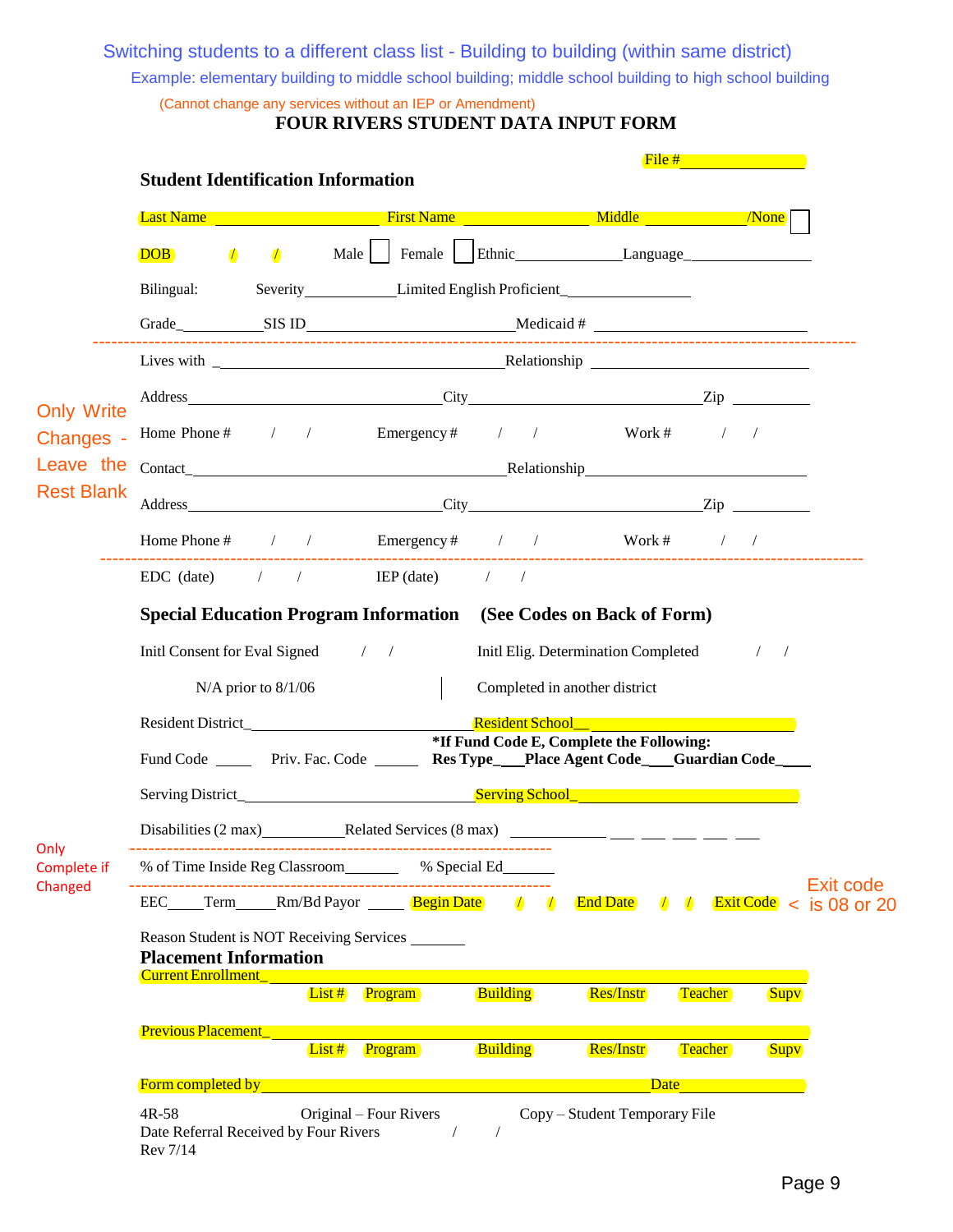Student moving into your district from within the Four Rivers cooperative (Cannot change any services without an IEP or Amendment)

| <b>Student Identification Information</b>                                                                                                                                                                                           |            |                                          |                          |                                                                                                                                                                                                                                                                                                                                                                                              | File #     |             |
|-------------------------------------------------------------------------------------------------------------------------------------------------------------------------------------------------------------------------------------|------------|------------------------------------------|--------------------------|----------------------------------------------------------------------------------------------------------------------------------------------------------------------------------------------------------------------------------------------------------------------------------------------------------------------------------------------------------------------------------------------|------------|-------------|
| Last Name All Allen Contract Contract Contract Contract Contract Contract Contract Contract Contract Contract Contract Contract Contract Contract Contract Contract Contract Contract Contract Contract Contract Contract Cont      |            |                                          |                          |                                                                                                                                                                                                                                                                                                                                                                                              |            |             |
| $\sqrt{ }$<br><b>DOB</b>                                                                                                                                                                                                            | $\sqrt{ }$ |                                          |                          | Male   Female   Ethnic Language                                                                                                                                                                                                                                                                                                                                                              |            |             |
| Bilingual:                                                                                                                                                                                                                          |            |                                          |                          | Severity Limited English Proficient                                                                                                                                                                                                                                                                                                                                                          |            |             |
|                                                                                                                                                                                                                                     |            |                                          |                          |                                                                                                                                                                                                                                                                                                                                                                                              |            |             |
| <b>Lives with Law Community Community Community Community Relationship</b> Community Community Community Community Comm                                                                                                             |            |                                          |                          |                                                                                                                                                                                                                                                                                                                                                                                              |            |             |
| <b>Address City Contract Contract Contract Contract Contract Contract Contract Contract Contract Contract Contract Contract Contract Contract Contract Contract Contract Contract Contract Contract Contract Contract Contra</b>    |            |                                          |                          |                                                                                                                                                                                                                                                                                                                                                                                              |            |             |
| Home Phone # $/$ $/$ Emergency # $/$                                                                                                                                                                                                |            |                                          |                          | Work #                                                                                                                                                                                                                                                                                                                                                                                       | $\sqrt{ }$ | $\sqrt{2}$  |
| <b>Contact Contact Contact Contact Contact Contact Contact Contact Contact Contact Contact Contact Contact Contact Contact Contact Contact Contact Contact Contact Contact Contact C</b>                                            |            |                                          |                          |                                                                                                                                                                                                                                                                                                                                                                                              |            |             |
| <u>Address Zip</u> and The City City City and The City City Company and The City Company City Company City Company and The City Company of The City Company of The City Company of The Company of The City Company of The Company o |            |                                          |                          |                                                                                                                                                                                                                                                                                                                                                                                              |            |             |
| <b>Home Phone # 1 1</b> 1 <b>Emergency # 1</b>                                                                                                                                                                                      |            |                                          | $\overline{\phantom{a}}$ | Work #                                                                                                                                                                                                                                                                                                                                                                                       | $\sqrt{ }$ | $\sqrt{2}$  |
| EDC (date)<br>$\sqrt{2}$                                                                                                                                                                                                            | $\sqrt{2}$ |                                          | $\sqrt{ }$               |                                                                                                                                                                                                                                                                                                                                                                                              |            |             |
|                                                                                                                                                                                                                                     |            | $\mathbf{IEP}\left(\mathbf{date}\right)$ | $\sqrt{2}$               |                                                                                                                                                                                                                                                                                                                                                                                              |            |             |
| <b>Special Education Program Information</b> (See Codes on Back of Form)                                                                                                                                                            |            |                                          |                          |                                                                                                                                                                                                                                                                                                                                                                                              |            |             |
| Initl Consent for Eval Signed / /                                                                                                                                                                                                   |            |                                          |                          | Initl Elig. Determination Completed                                                                                                                                                                                                                                                                                                                                                          |            | $\sqrt{2}$  |
| $N/A$ prior to $8/1/06$                                                                                                                                                                                                             |            |                                          |                          | Completed in another district                                                                                                                                                                                                                                                                                                                                                                |            |             |
| Resident District_ New York New York Resident School_Manual Contract of the Contract of the Contract of the Contract of the Contract of the Contract of the Contract of the Contract of the Contract of the Contract of the Co      |            |                                          |                          |                                                                                                                                                                                                                                                                                                                                                                                              |            |             |
| Fund Code ______ Priv. Fac. Code ______ Res Type__Place Agent Code__Guardian Code_                                                                                                                                                  |            |                                          |                          | *If Fund Code E, Complete the Following:                                                                                                                                                                                                                                                                                                                                                     |            |             |
| Serving District_ <b>Serving School_ Serving School_</b>                                                                                                                                                                            |            |                                          |                          |                                                                                                                                                                                                                                                                                                                                                                                              |            |             |
| Disabilities (2 max) Related Services (8 max)                                                                                                                                                                                       |            |                                          |                          | $\frac{1}{1} \frac{1}{1} \frac{1}{1} \frac{1}{1} \frac{1}{1} \frac{1}{1} \frac{1}{1} \frac{1}{1} \frac{1}{1} \frac{1}{1} \frac{1}{1} \frac{1}{1} \frac{1}{1} \frac{1}{1} \frac{1}{1} \frac{1}{1} \frac{1}{1} \frac{1}{1} \frac{1}{1} \frac{1}{1} \frac{1}{1} \frac{1}{1} \frac{1}{1} \frac{1}{1} \frac{1}{1} \frac{1}{1} \frac{1}{1} \frac{1}{1} \frac{1}{1} \frac{1}{1} \frac{1}{1} \frac{$ |            |             |
| % of Time Inside Reg Classroom_                                                                                                                                                                                                     |            | % Special Ed                             |                          |                                                                                                                                                                                                                                                                                                                                                                                              |            |             |
| <b>EEC</b> Term Rm/Bd Payor <b>Begin Date</b>                                                                                                                                                                                       |            |                                          | $\sqrt{ }$<br>$\sqrt{ }$ | <b>End Date</b>                                                                                                                                                                                                                                                                                                                                                                              | $\sqrt{2}$ | Exit Code   |
| Reason Student is NOT Receiving Services _______<br><b>Placement Information</b>                                                                                                                                                    |            |                                          |                          |                                                                                                                                                                                                                                                                                                                                                                                              |            |             |
| <b>Current Enrollment</b>                                                                                                                                                                                                           | $List$ #   | Program                                  | <b>Building</b>          | <b>Res/Instr</b>                                                                                                                                                                                                                                                                                                                                                                             | Teacher    | <b>Supv</b> |
| <b>Previous Placement</b>                                                                                                                                                                                                           |            |                                          |                          |                                                                                                                                                                                                                                                                                                                                                                                              |            |             |
|                                                                                                                                                                                                                                     | $List$ #   | Program                                  | <b>Building</b>          | <b>Res/Instr</b>                                                                                                                                                                                                                                                                                                                                                                             | Teacher    | <b>Supv</b> |
| <b>Form completed by</b>                                                                                                                                                                                                            |            |                                          |                          | Date                                                                                                                                                                                                                                                                                                                                                                                         |            |             |
| 4R-58<br>Date Referral Received by Four Rivers<br>Rev 7/14                                                                                                                                                                          |            | Original – Four Rivers<br>$\sqrt{2}$     |                          | Copy – Student Temporary File                                                                                                                                                                                                                                                                                                                                                                |            |             |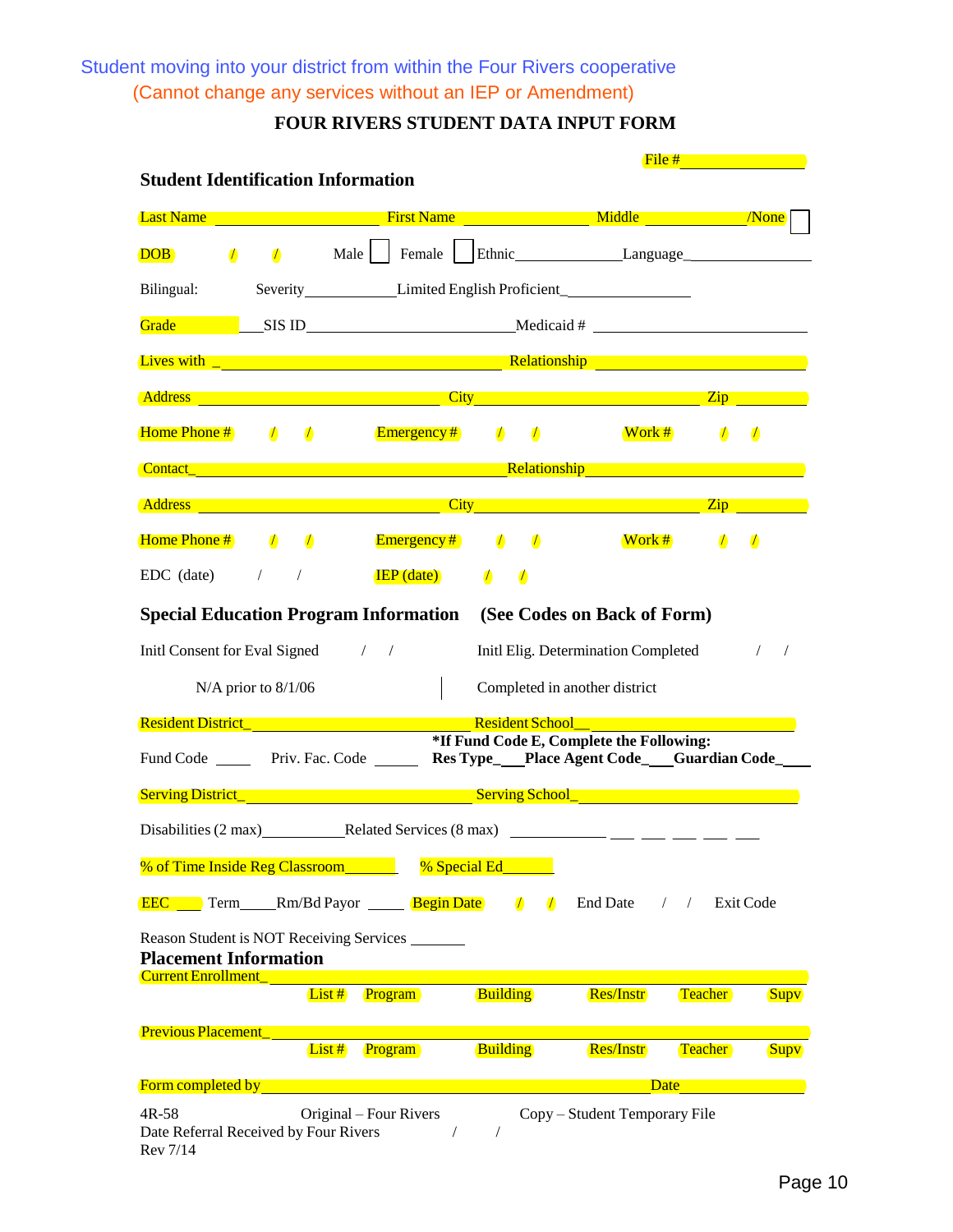Student moving into your district from outside the Four Rivers Cooperative

# (Cannot change any services without an IEP or Amendment)

|                                                     |                          | FOUR RIVERS STUDENT DATA INPUT FORM                                                                                                                                                                                                  |                          |                                                                           | File #           |                | Complete if there is a<br>< previous file number |
|-----------------------------------------------------|--------------------------|--------------------------------------------------------------------------------------------------------------------------------------------------------------------------------------------------------------------------------------|--------------------------|---------------------------------------------------------------------------|------------------|----------------|--------------------------------------------------|
| <b>Student Identification Information</b>           |                          |                                                                                                                                                                                                                                      |                          |                                                                           |                  |                | from Four Rivers                                 |
| <b>Last Name</b>                                    |                          | <b>Example 2018</b> The Second Structure of Second Structure 2019 Middle 2019 Middle                                                                                                                                                 |                          |                                                                           |                  |                |                                                  |
| <b>DOB</b>                                          | $\sqrt{ }$               | <b>Male</b><br><b>Either</b>                                                                                                                                                                                                         |                          | Female Ethnic Language                                                    |                  |                |                                                  |
| If $ESL >$ Bilingual:                               |                          | Severity 1, 2, 3, 4 Limited English Proficient Yes or No                                                                                                                                                                             |                          |                                                                           |                  | determine      | Use back of data form to                         |
|                                                     |                          | <b>Grade</b> SIS ID <b>SIS ID Medicaid</b> #                                                                                                                                                                                         |                          |                                                                           |                  |                |                                                  |
|                                                     |                          |                                                                                                                                                                                                                                      |                          |                                                                           |                  |                |                                                  |
| <b>Address</b>                                      |                          | <u>in the second control of the control of the control of the control of the control of the control of the control of the control of the control of the control of the control of the control of the control of the control of t</u> |                          |                                                                           |                  | $\mathbf{Zip}$ |                                                  |
| Home Phone #                                        | $\sqrt{ }$<br>$\sqrt{ }$ | <b>Emergency</b> #                                                                                                                                                                                                                   | $\sqrt{ }$<br>$\sqrt{ }$ | Work#                                                                     | $\sqrt{ }$       | $\sqrt{ }$     |                                                  |
| <b>Contact</b>                                      |                          | <u>Example 2001 - Contract Contract Relationship</u>                                                                                                                                                                                 |                          |                                                                           |                  |                |                                                  |
|                                                     |                          | Address and the contract of the contract of the contract of the contract of the contract of the contract of the                                                                                                                      |                          | <b>City City City City City</b>                                           | $\overline{Zip}$ |                |                                                  |
| Home Phone #                                        | $\sqrt{ }$<br>$\sqrt{ }$ | Emergency#                                                                                                                                                                                                                           | $\sqrt{2}$<br>$\sqrt{2}$ | Work #                                                                    | $\sqrt{ }$       | $\sqrt{2}$     |                                                  |
| EDC (date)                                          | $\sqrt{2}$<br>$\sqrt{2}$ | $IEP$ (date)                                                                                                                                                                                                                         | $\sqrt{ }$               |                                                                           |                  |                |                                                  |
|                                                     | $N/A$ prior to $8/1/06$  | Resident District_<br>Priv. Fac. Code _______ Res Type___Place Agent Code___Guardian Code____                                                                                                                                        | <b>Resident School</b>   | Completed in another district<br>*If Fund Code E, Complete the Following: |                  |                |                                                  |
| <b>Fund Code</b>                                    |                          |                                                                                                                                                                                                                                      |                          |                                                                           |                  |                |                                                  |
| <b>Serving District</b>                             |                          | and the state of the state of the state of the state of the                                                                                                                                                                          | <b>Serving School_</b>   |                                                                           |                  |                |                                                  |
| Disabilities (2 max)                                |                          | Related Services (8 max)                                                                                                                                                                                                             |                          |                                                                           |                  |                |                                                  |
|                                                     |                          | % of Time Inside Reg Classroom 8 % Special Ed                                                                                                                                                                                        |                          |                                                                           |                  |                |                                                  |
|                                                     |                          | <b>EEC</b> Term Rm/Bd Payor <u>Segin Date</u>                                                                                                                                                                                        | $\sqrt{ }$<br>$\sqrt{ }$ | End Date $\frac{1}{2}$                                                    | Exit Code        |                |                                                  |
| <b>Placement Information</b><br>Current Enrollment_ |                          | Reason Student is NOT Receiving Services                                                                                                                                                                                             |                          |                                                                           |                  |                |                                                  |
|                                                     |                          | List #<br>Program                                                                                                                                                                                                                    | Building                 | Res/Instr                                                                 | Teacher          | Supv           |                                                  |
| Previous Placement                                  | List #                   | Program                                                                                                                                                                                                                              | Building                 | Res/Instr                                                                 | Teacher          | Supv           |                                                  |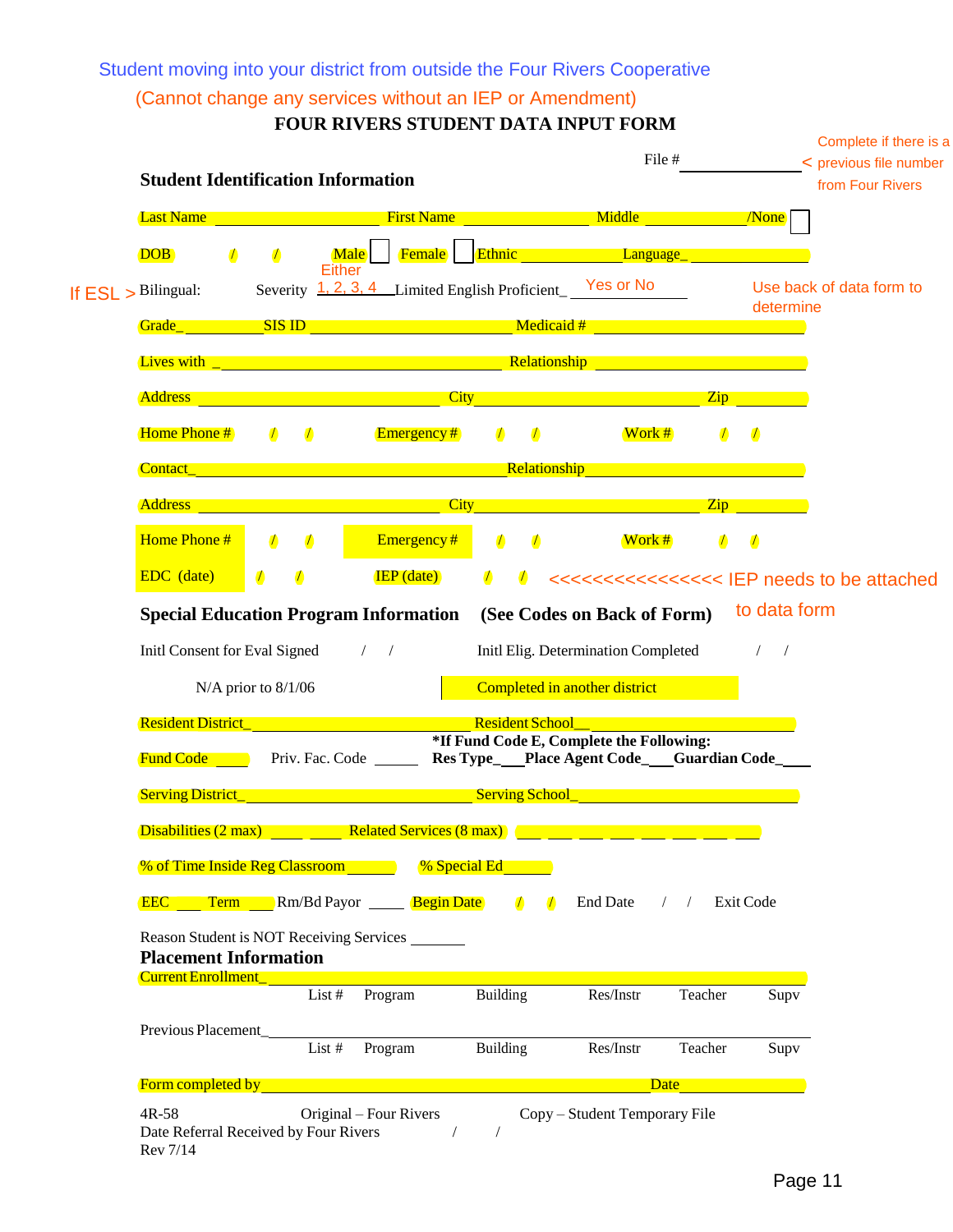Student moves out of Four Rivers cooperative or drops due to any exit codes (1-20 on back side) examples: drops out of school; graduates; withdrawn by parent, etc.

| <b>Student Identification Information</b>                    |                         |                                                                                                                                                                                                                                    |            |                               |                                          | File $#$ and $#$                                                                                                                                                                                                              |                          |
|--------------------------------------------------------------|-------------------------|------------------------------------------------------------------------------------------------------------------------------------------------------------------------------------------------------------------------------------|------------|-------------------------------|------------------------------------------|-------------------------------------------------------------------------------------------------------------------------------------------------------------------------------------------------------------------------------|--------------------------|
|                                                              |                         | <b>Last Name Contract Contract Contract Contract Contract Contract Contract Contract Contract Contract Contract Contract Contract Contract Contract Contract Contract Contract Contract Contract Contract Contract Contract Co</b> |            |                               |                                          |                                                                                                                                                                                                                               |                          |
| $\sqrt{ }$<br><b>DOB</b>                                     |                         | / Male   Female   Ethnic Language                                                                                                                                                                                                  |            |                               |                                          |                                                                                                                                                                                                                               |                          |
| Bilingual:                                                   |                         | Severity Limited English Proficient                                                                                                                                                                                                |            |                               |                                          |                                                                                                                                                                                                                               |                          |
|                                                              |                         |                                                                                                                                                                                                                                    |            |                               |                                          |                                                                                                                                                                                                                               |                          |
|                                                              |                         | Lives with <u>the contract of the contract of the Relationship</u>                                                                                                                                                                 |            |                               |                                          |                                                                                                                                                                                                                               |                          |
|                                                              |                         |                                                                                                                                                                                                                                    |            |                               |                                          |                                                                                                                                                                                                                               |                          |
|                                                              |                         | Home Phone # / / Emergency # / / Work # / /                                                                                                                                                                                        |            |                               |                                          |                                                                                                                                                                                                                               |                          |
|                                                              |                         |                                                                                                                                                                                                                                    |            |                               |                                          |                                                                                                                                                                                                                               |                          |
|                                                              |                         | Address Zip                                                                                                                                                                                                                        |            |                               |                                          |                                                                                                                                                                                                                               |                          |
|                                                              |                         | Home Phone # $/$ / Emergency # $/$ /                                                                                                                                                                                               |            |                               |                                          | Work # $/$ /                                                                                                                                                                                                                  |                          |
|                                                              |                         | $EDC$ (date) $/$ / $IEP$ (date) $/$                                                                                                                                                                                                |            |                               |                                          |                                                                                                                                                                                                                               |                          |
|                                                              |                         | <b>Special Education Program Information</b> (See Codes on Back of Form)                                                                                                                                                           |            |                               |                                          |                                                                                                                                                                                                                               |                          |
|                                                              |                         | Initl Consent for Eval Signed / /                                                                                                                                                                                                  |            |                               | Initl Elig. Determination Completed      |                                                                                                                                                                                                                               | $\sqrt{2}$<br>$\sqrt{2}$ |
|                                                              | $N/A$ prior to $8/1/06$ |                                                                                                                                                                                                                                    |            | Completed in another district |                                          |                                                                                                                                                                                                                               |                          |
|                                                              |                         |                                                                                                                                                                                                                                    |            | Resident School               |                                          |                                                                                                                                                                                                                               |                          |
|                                                              |                         | Fund Code _______ Priv. Fac. Code ________ Res Type___Place Agent Code____Guardian Code____                                                                                                                                        |            |                               | *If Fund Code E, Complete the Following: |                                                                                                                                                                                                                               |                          |
|                                                              |                         |                                                                                                                                                                                                                                    |            |                               |                                          |                                                                                                                                                                                                                               |                          |
|                                                              |                         |                                                                                                                                                                                                                                    |            |                               |                                          |                                                                                                                                                                                                                               |                          |
|                                                              |                         | % of Time Inside Reg Classroom % Special Ed                                                                                                                                                                                        |            |                               |                                          |                                                                                                                                                                                                                               |                          |
|                                                              |                         | EEC____Term_____Rm/Bd Payor _________ Begin Date                                                                                                                                                                                   |            | $\sqrt{2}$                    | <b>End Date</b> / /                      |                                                                                                                                                                                                                               | <b>Exit Code</b>         |
| <b>Placement Information</b><br>Current Enrollment_          |                         | Reason Student is NOT Receiving Services                                                                                                                                                                                           |            |                               |                                          |                                                                                                                                                                                                                               |                          |
|                                                              |                         | List # Program Building                                                                                                                                                                                                            |            |                               | Res/Instr                                | Teacher                                                                                                                                                                                                                       | Supv                     |
|                                                              |                         | Program Building<br>List $#$                                                                                                                                                                                                       |            |                               | Res/Instr                                | Teacher                                                                                                                                                                                                                       | Supv                     |
|                                                              |                         | <b>Form completed by the complete of the complete of the complete of the complete of the complete of the complete</b>                                                                                                              |            |                               |                                          | Date and the same of the same of the same of the same of the same of the same of the same of the same of the same of the same of the same of the same of the same of the same of the same of the same of the same of the same |                          |
| $4R-58$<br>Date Referral Received by Four Rivers<br>Rev 7/14 |                         | Original – Four Rivers<br>$\sqrt{2}$                                                                                                                                                                                               | $\sqrt{2}$ |                               | Copy - Student Temporary File            |                                                                                                                                                                                                                               |                          |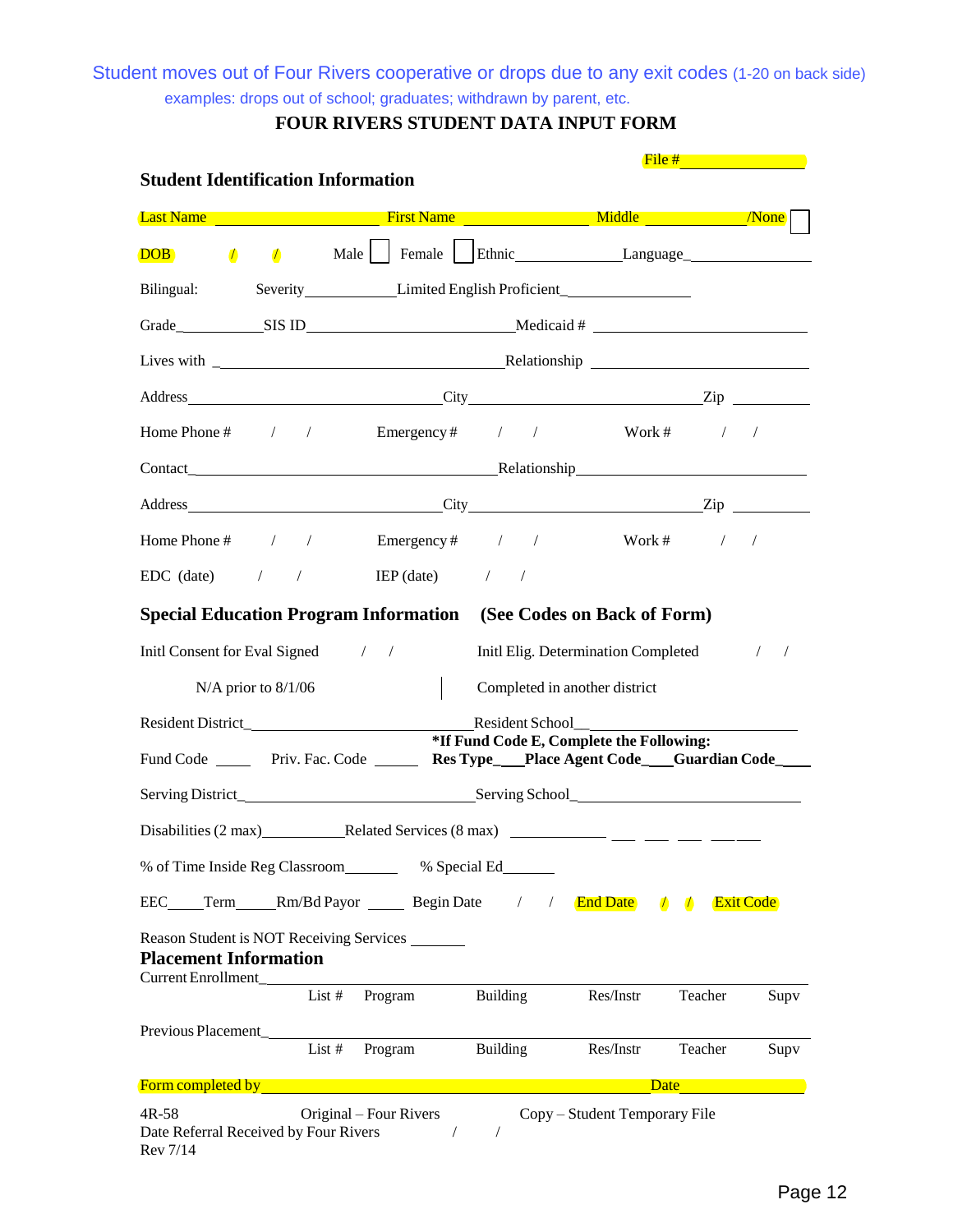|  | FOUR RIVERS STUDENT DATA INPUT FORM |  |
|--|-------------------------------------|--|
|--|-------------------------------------|--|

|                                                                  |                                                                          |                                                                                                                                                                                                                                     |                                                   | File #                                   |      |                                           |  |
|------------------------------------------------------------------|--------------------------------------------------------------------------|-------------------------------------------------------------------------------------------------------------------------------------------------------------------------------------------------------------------------------------|---------------------------------------------------|------------------------------------------|------|-------------------------------------------|--|
|                                                                  | <b>Student Identification Information</b>                                |                                                                                                                                                                                                                                     |                                                   |                                          |      |                                           |  |
|                                                                  |                                                                          | <b>East Name</b> All Allen Control Control Control Control Control Control Control Control Control Control Control Control Control Control Control Control Control Control Control Control Control Control Control Control Control  |                                                   |                                          |      |                                           |  |
|                                                                  | $\sqrt{ }$<br><b>DOB</b><br>$\sqrt{ }$                                   | Male     Female     Ethnic Language Language                                                                                                                                                                                        |                                                   |                                          |      |                                           |  |
|                                                                  | Bilingual:                                                               | Severity Limited English Proficient                                                                                                                                                                                                 |                                                   |                                          |      |                                           |  |
|                                                                  |                                                                          | Grade SIS ID Medicaid #                                                                                                                                                                                                             |                                                   |                                          |      |                                           |  |
|                                                                  |                                                                          |                                                                                                                                                                                                                                     |                                                   |                                          |      |                                           |  |
| <b>Only Write</b>                                                |                                                                          | Address <u>City</u> City <b>Zip</b>                                                                                                                                                                                                 |                                                   |                                          |      |                                           |  |
| Changes -                                                        |                                                                          | Home Phone # $\frac{1}{2}$ / Emergency # $\frac{1}{2}$ / Work # $\frac{1}{2}$ /                                                                                                                                                     |                                                   |                                          |      |                                           |  |
| Leave the                                                        |                                                                          |                                                                                                                                                                                                                                     |                                                   |                                          |      |                                           |  |
| <b>Rest Blank</b>                                                |                                                                          | Address Zip                                                                                                                                                                                                                         |                                                   |                                          |      |                                           |  |
|                                                                  | Home Phone # $\frac{1}{2}$ /                                             | ------------------------------                                                                                                                                                                                                      |                                                   | Emergency # $/$ / Work # $/$ /           |      |                                           |  |
|                                                                  |                                                                          |                                                                                                                                                                                                                                     |                                                   |                                          |      |                                           |  |
|                                                                  |                                                                          | <b>Special Education Program Information</b> (See Codes on Back of Form)                                                                                                                                                            |                                                   |                                          |      | Do Not Write the IEP date                 |  |
|                                                                  |                                                                          | Initl Consent for Eval Signed / /                                                                                                                                                                                                   |                                                   | Initl Elig. Determination Completed / /  |      |                                           |  |
|                                                                  | $N/A$ prior to $8/1/06$                                                  |                                                                                                                                                                                                                                     | Completed in another district                     |                                          |      |                                           |  |
|                                                                  |                                                                          |                                                                                                                                                                                                                                     |                                                   |                                          |      |                                           |  |
|                                                                  |                                                                          | Fund Code _______ Priv. Fac. Code ________ Res Type____Place Agent Code____Guardian Code_____                                                                                                                                       |                                                   | *If Fund Code E, Complete the Following: |      |                                           |  |
|                                                                  |                                                                          |                                                                                                                                                                                                                                     |                                                   |                                          |      |                                           |  |
| <b>Only Write</b><br>Changes -<br>Leave the<br><b>Rest Blank</b> |                                                                          |                                                                                                                                                                                                                                     |                                                   |                                          |      | If any changes are<br>made within the red |  |
|                                                                  |                                                                          |                                                                                                                                                                                                                                     |                                                   |                                          |      | area, write a Begin &                     |  |
|                                                                  | EEC____Term_____Rm/Bd Payor                                              |                                                                                                                                                                                                                                     |                                                   | Begin Date / / End Date / / Exit Code    |      | <b>End date and Exit Code</b>             |  |
|                                                                  | Reason Student is NOT Receiving Services<br><b>Placement Information</b> |                                                                                                                                                                                                                                     |                                                   |                                          |      |                                           |  |
|                                                                  | Current Enrollment_                                                      | Program<br>List $#$                                                                                                                                                                                                                 | Only complete if case manager changes<br>Building | Res/Instr<br>Teacher                     | Supv |                                           |  |
|                                                                  | Previous Placement                                                       |                                                                                                                                                                                                                                     |                                                   |                                          |      |                                           |  |
|                                                                  |                                                                          | Program<br>List #                                                                                                                                                                                                                   | Building                                          | Res/Instr<br>Teacher                     | Supv |                                           |  |
|                                                                  |                                                                          | Form completed by <b>Example 2008</b> Service Company of the Company of the Company of the Company of the Company of the Company of the Company of the Company of the Company of the Company of the Company of the Company of the C |                                                   | Date                                     |      |                                           |  |
|                                                                  | $4R-58$<br>Date Referral Received by Four Rivers<br>Rev 7/14             | Original – Four Rivers<br>$\sqrt{2}$                                                                                                                                                                                                | $\sqrt{2}$                                        | Copy - Student Temporary File            |      |                                           |  |